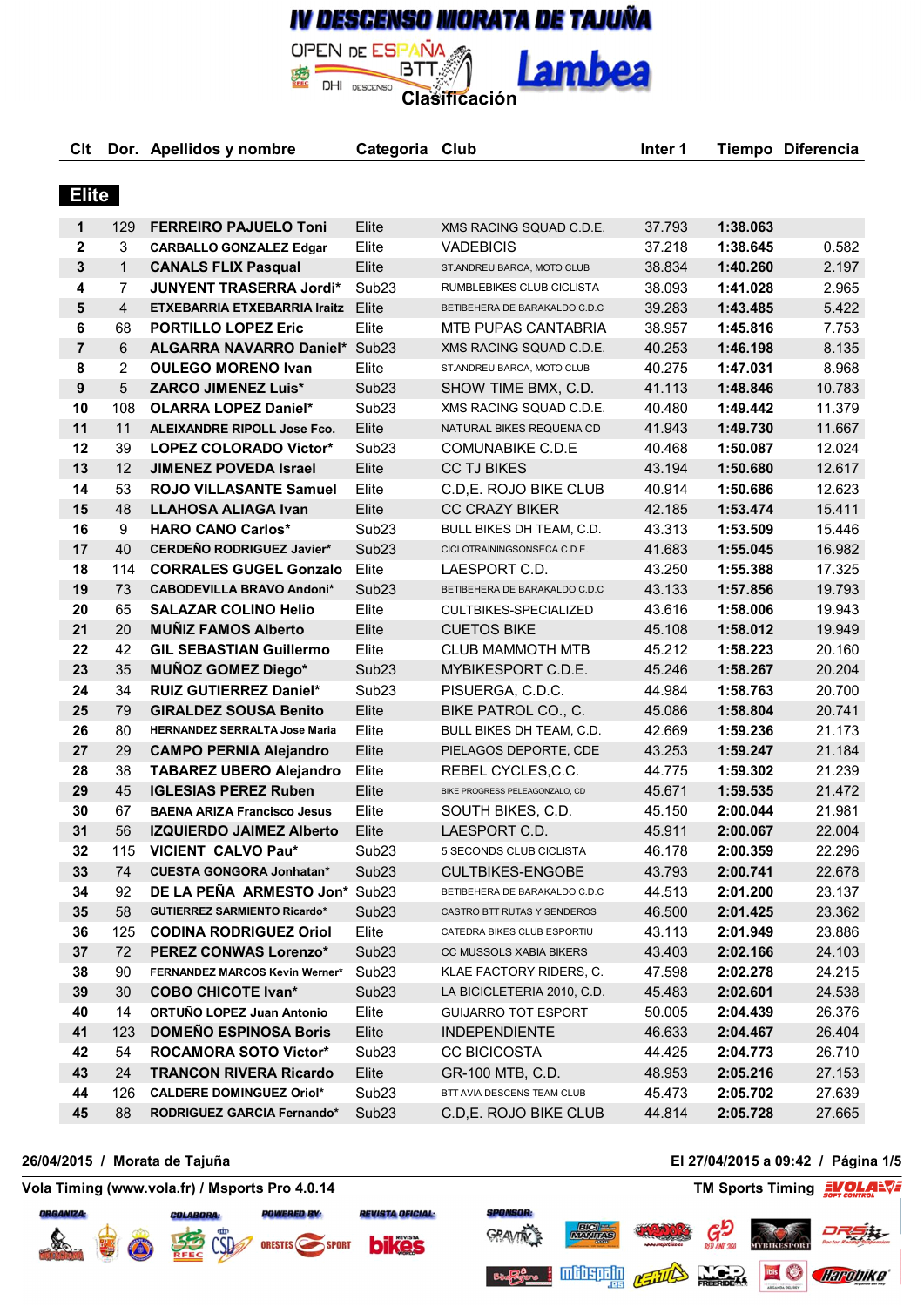## IV DESCENSO MORATA DE TAJUÑA OPEN DE ESPAÑA

Lambea

DHI DESCENSO **Clasificación** 

[BTT.豹

| <b>Clt</b> |     | Dor. Apellidos y nombre                       | Categoria Club    |                                 | Inter 1  |           | Tiempo Diferencia |
|------------|-----|-----------------------------------------------|-------------------|---------------------------------|----------|-----------|-------------------|
| 46         | 31  | SAN JUAN FERNANDEZ DE LA BASTI Alvaro Miguel* | Sub23             | LA BICICLETERIA 2010, C.D.      | 47.903   | 2:05.925  | 27.862            |
| 47         | 95  | <b>LAZARO PEREZ Antonio</b>                   | Elite             | CIUDAD DE ALMERIA, C.C.         | 46.113   | 2:06.185  | 28.122            |
| 48         | 86  | <b>CORTES RIVAS Aitor*</b>                    | Sub <sub>23</sub> | BETIBEHERA DE BARAKALDO C.D.C   | 47.321   | 2:06.273  | 28.210            |
| 49         | 47  | <b>CASTRO FERNANDEZ Juan Carlos</b>           | Elite             | SCHOOL RIDERS TEAM, C.          | 46.229   | 2:06.666  | 28.603            |
| 50         | 59  | BACIGALUPE QUIJANO Jon Andoni*                | Sub <sub>23</sub> | CASTRO BTT RUTAS Y SENDEROS     | 48.996   | 2:06.934  | 28.871            |
| 51         | 49  | <b>ORBAN Alex*</b>                            | Sub <sub>23</sub> | <b>INDEPENDIENTE</b>            | 46.728   | 2:07.282  | 29.219            |
| 52         | 17  | <b>FERNANDEZ GONZALEZ David</b>               | Elite             | ENTREHOCES CONQUENSES CDE       | 49.687   | 2:09.230  | 31.167            |
| 53         | 27  | <b>MARTIN MENDEZ Javier</b>                   | Elite             | DI VICO BIKES                   | 49.723   | 2:09.307  | 31.244            |
| 54         | 60  | DE MENDIOLAGOITIA PAÑEDA Juan                 | Elite             | A. C. D. CARES DEVA             | 44.850   | 2:09.741  | 31.678            |
| 55         | 103 | <b>CASTILLO MARTOS Arnau*</b>                 | Sub <sub>23</sub> | CICLES MASVI, ASSOC. CLUB ESP   | 48.872   | 2:10.516  | 32.453            |
| 56         | 52  | <b>TESTILLANO VELASCO Mario</b>               | Elite             | C.D.E. ROJO BIKE CLUB           | 48.753   | 2:11.488  | 33.425            |
| 57         | 91  | <b>PEREZ SUAREZ Maximo*</b>                   | Sub <sub>23</sub> | <b>GUIJARRO TOT ESPORT</b>      | 47.833   | 2:11.607  | 33.544            |
| 58         | 33  | <b>ECIJA ROMERO Daniel</b>                    | Elite             | MADRID C.D.E.                   | 50.493   | 2:11.912  | 33.849            |
| 59         | 18  | <b>ALBARRAN CAMPOS Joel</b>                   | Elite             | 1PIÑON                          | 50.862   | 2:12.487  | 34.424            |
| 60         | 22  | <b>MARTIN HAYA Oscar</b>                      | Elite             | BIKE PROGRESS PELEAGONZALO, CD  | 51.503   | 2:14.023  | 35.960            |
| 61         | 75  | <b>CREMADES ESPI Alejandro</b>                | Elite             | <b>BANYERES DE MARIOLA</b>      | 50.064   | 2:15.960  | 37.897            |
| 62         | 113 | <b>HERNANDEZ JIMENEZ Jose</b>                 | Elite             | MURCIA FUSION BIKERS CC         | 53.212   | 2:18.398  | 40.335            |
| 63         | 41  | <b>GARCIA CUENCA Alvaro*</b>                  | Sub <sub>23</sub> | CC MUSSOLS XABIA BIKERS         | 49.772   | 2:18.711  | 40.648            |
| 64         | 32  | <b>LOPEZ ESPARZA Eduardo</b>                  | Elite             | BIKE CLUB RIOJA                 | 57.093   | 2:19.914  | 41.851            |
| 65         | 89  | <b>COLLADO BARBERA Jose Pedro</b>             | Elite             | TIME BIKE VILAMARXANT CC        | 52.385   | 2:20.643  | 42.580            |
| 66         | 37  | <b>SANCHEZ PAREJO Mario</b>                   | Elite             | BIKE SUPPORT C.D.E.             | 45.709   | 2:23.467  | 45.404            |
| 67         | 105 | <b>CASTRO HIDALGO Jose Jairo *</b>            | Sub <sub>23</sub> | <b>BULL BIKES DH TEAM, C.D.</b> | 52.961   | 2:23.482  | 45.419            |
| 68         | 101 | <b>SANCHEZ RAMOS Hector</b>                   | Elite             | <b>DBICIS</b>                   | 51.617   | 2:25.939  | 47.876            |
| 69         | 82  | DI DIO HERGUETA Salvatore*                    | Sub <sub>23</sub> | BIKE RACING MTB C.              | 48.025   | 2:28.802  | 50.739            |
| 70         | 96  | <b>AGUDO GONZALEZ Jorge</b>                   | Elite             | C.D.E. ROJO BIKE CLUB           | 53.114   | 2:29.650  | 51.587            |
| 71         | 19  | <b>ALBARRAN CAMPOS Alejandro*</b>             | Sub <sub>23</sub> | 1PIÑON                          | 1:00.332 | 2:30.160  | 52.097            |
| 72         | 83  | KOPACZ Jakub*                                 | Sub <sub>23</sub> | MIRABIKE CLUB DEPORTIVO BASICO  | 57.837   | 2:31.307  | 53.244            |
| 73         | 87  | <b>ARROYO SIERRA Adrian</b>                   | Elite             | <b>COMUNABIKE C.D.E</b>         | 52.728   | 2:33.899  | 55.836            |
| 74         | 71  | <b>GARCIA VALERO Francisco Javier*</b>        | Sub <sub>23</sub> | <b>INDEPENDIENTE</b>            | 58.418   | 2:34.556  | 56.493            |
| 75         | 98  | <b>MORENO GOMEZ Aitor *</b>                   | Sub <sub>23</sub> | BEDELALSA, C.D.                 | 1:00.335 | 2:35.345  | 57.282            |
| 76         | 128 | <b>GONZALEZ GONZALEZ lago*</b>                | Sub <sub>23</sub> | TRIBU DE ÑIU                    | 1:00.714 | 2:44.842  | 1:06.779          |
| 77         | 127 | <b>MUSET ROCA Arnau*</b>                      | Sub <sub>23</sub> | PREMIA DE DALT, C.C. BTT        | 53.393   | 2:48.712  | 1:10.649          |
| 78         | 109 | <b>CANCELAS MARTINEZ Aitor*</b>               | Sub <sub>23</sub> | BIKE PATROL CO., C.             | 54.607   | 2:54.716  | 1:16.653          |
| 79         | 69  | <b>CABRERA MANZANO Samuel</b>                 | Elite             | RUEDA, C.D.                     | 48.570   | 3:27.313  | 1:49.250          |
| 80         | 21  | PINTADO LOPEZ Diego*                          | Sub <sub>23</sub> | IXION BIKES EXTREME, C.D.       | 1:44.250 | 3:52.396  | 2:14.333          |
| 81         | 112 | <b>GONZALEZ JIMENEZ Sergi*</b>                | Sub <sub>23</sub> | CICLES MASVI, ASSOC. CLUB ESP   |          | 17:08.229 | 15:30.166         |

#### **Elite Fem**

|   | 702. | <b>JULIA BARTHE Blanca</b>       | Elite Fem | PREMIA DE DALT, C.C. BTT      | 50.804   | 2:29.052 |        |
|---|------|----------------------------------|-----------|-------------------------------|----------|----------|--------|
| 2 | 709  | <b>BOSCA BALLESTER Mireja</b>    | Flite Fem | SANTACRUZ BIKE CREW           | 55.876   | 2:31.401 | 2.349  |
| 3 |      | <b>CASTRO FERNANDEZ Eva</b>      | Elite Fem | <b>SCHOOL RIDERS TEAM. C.</b> | 55.050   | 2:36.402 | 7.350  |
| 4 | 706  | <b>BARROSO CABALLERO Soledad</b> | Elite Fem | BMX OLIMPICO MADRID C.D.E.    | 1:01.315 | 2:43.481 | 14.429 |
| 5 | 708. | <b>CASTRO SOLA Ruth</b>          | Elite Fem | SANTACRUZ BIKE CREW           | 1:09.569 | 3:11.874 | 42.822 |
| 6 | 705. | <b>ZAPICO PALACIO Belen</b>      | Elite Fem | CICLOMUNDIAL.COM C.D.E.C.     | 1:03.051 | 3:14.469 | 45.417 |
|   | 704. | <b>GANDIA CALERO Natalia</b>     | Elite Fem | <b>BANYERES DE MARIOLA</b>    | 1:08.627 | 3:14.532 | 45.480 |





**REVISTA OFICIAL:** CSD<sub>22</sub> ORESTES SPORT **bikes** 

#### **26/04/2015 / Morata de Tajuña El 27/04/2015 a 09:42 / Página 2/5**

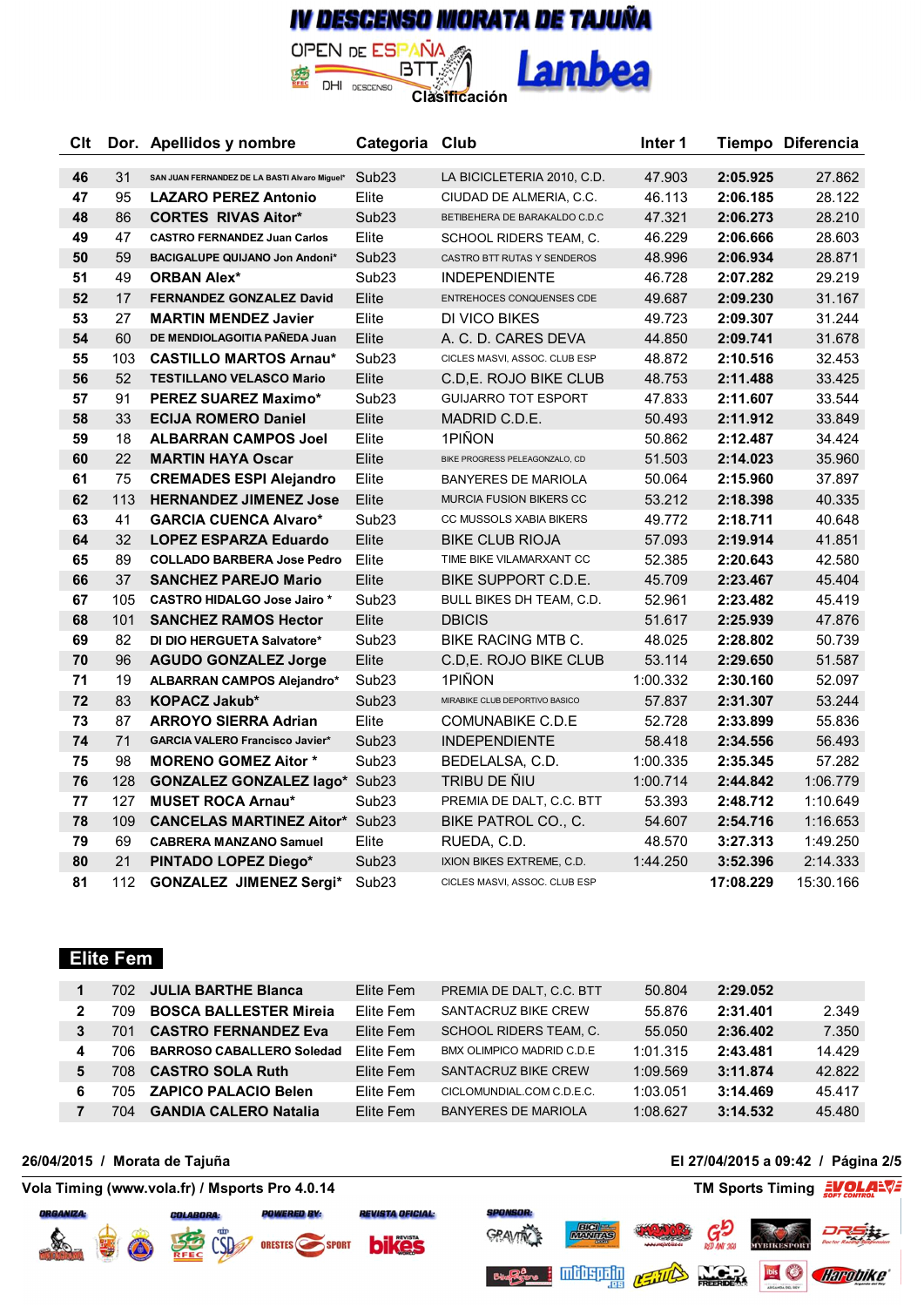## IV DESCENSO MORATA DE TAJUÑA **OPEN DE ESPAÑA**

**Lambea** 

**BTT** DESCENSO **Clasificación** 

**Clt Dor. Apellidos y nombre Categoria Club Inter 1 Tiempo Diferencia**

DHI

#### **Junior**

| 1  | 232 | <b>PERICH AVELLI Isaac</b>                 | Junior | LA TRIBU BTT FORALLAC, C.C.    | 40.535   | 1:49.098 |          |
|----|-----|--------------------------------------------|--------|--------------------------------|----------|----------|----------|
| 2  | 215 | <b>MARI MARI Mariano</b>                   | Junior | PORTINATX CYCLING TEAM C.C.    | 42.598   | 1:53.443 | 4.345    |
| 3  | 204 | <b>LOIRA BARROS Yoel</b>                   | Junior | BICI VERDE, C.C.               | 44.323   | 1:56.912 | 7.814    |
| 4  | 203 | <b>DIETRICH MARTIN Alberto</b>             | Junior | S'ESCAPADA GRUP ESPORTIU       | 45.363   | 1:57.457 | 8.359    |
| 5  | 201 | <b>LAGMICH LAGRAÑA Alex</b>                | Junior | PREMIA DE DALT, C.C. BTT       | 41.603   | 1:58.265 | 9.167    |
| 6  | 202 | <b>FRANCES CALATAYUD Borja Junior</b>      |        | <b>BANYERES DE MARIOLA</b>     | 45.373   | 1:59.030 | 9.932    |
| 7  | 236 | <b>AZCUENAGA MORENO Alain Junior</b>       |        | A. C. D. CARES DEVA            | 45.552   | 2:00.560 | 11.462   |
| 8  | 224 | <b>VILCHES RAMIREZ Francisco Rosendo</b>   | Junior | <b>INDEPENDIENTE</b>           | 46.113   | 2:01.304 | 12.206   |
| 9  | 227 | <b>BENAVENTE O'CONNOR Ignacio</b>          | Junior | SIERRA DE HOYO C.D.E.          | 47.564   | 2:03.874 | 14.776   |
| 10 | 235 | DE LA CRUZ MILLAN Gonzalo                  | Junior | ESCURIALENSE C.C.              | 46.443   | 2:07.052 | 17.954   |
| 11 | 220 | <b>IBAÑEZ GONZALEZ Miguel Angel Junior</b> |        | CICLOMUNDIAL.COM C.D.E.C.      | 47.213   | 2:07.795 | 18.697   |
| 12 | 241 | <b>TELL SANCHEZ Daniel</b>                 | Junior | Cicles Masvi, Assoc. Club Esp. | 47.189   | 2:08.587 | 19.489   |
| 13 | 233 | <b>DIAZ ORTIZ Marcos Antonio</b>           | Junior | <b>ASTURBIKE GIJON</b>         | 49.888   | 2:11.189 | 22.091   |
| 14 | 239 | <b>ALONSO CONCHA Raul</b>                  | Junior | ESCURIALENSE C.C.              | 47.652   | 2:11.895 | 22.797   |
| 15 | 210 | <b>ARCO TRAMON Arkaitz</b>                 | Junior | BETIBEHERA DE BARAKALDO C.D.C  | 50.191   | 2:13.063 | 23.965   |
| 16 | 230 | <b>GALAN PUERTAS Iker</b>                  | Junior | BETIBEHERA DE BARAKALDO C.D.C  | 49.158   | 2:14.365 | 25.267   |
| 17 | 207 | <b>COLOME SALVADOR Carlos</b>              | Junior | 5 SECONDS CLUB CICLISTA        | 46.894   | 2:14.513 | 25.415   |
| 18 | 206 | <b>MOIX BARENYS Gerard</b>                 | Junior | CICLES MASVI, ASSOC. CLUB ESP  | 45.983   | 2:16.970 | 27.872   |
| 19 | 234 | <b>CORRALES RIANCHO Ivan</b>               | Junior | PIELAGOS DEPORTE, CDE          | 52.953   | 2:19.039 | 29.941   |
| 20 | 228 | <b>ORIA LIENDO Daniel</b>                  | Junior | CASTRO BTT RUTAS Y SENDEROS    | 54.186   | 2:19.763 | 30.665   |
| 21 | 231 | <b>GALAN PUERTAS Gorka</b>                 | Junior | BETIBEHERA DE BARAKALDO C.D.C  | 50.974   | 2:19.879 | 30.781   |
| 22 | 212 | <b>MARTIN VALERO Guillermo</b>             | Junior | ESCURIALENSE C.C.              | 53.750   | 2:21.343 | 32.245   |
| 23 | 223 | <b>MANGAS FERNANDEZ Nicolas</b>            | Junior | A. C. D. CARES DEVA            | 50.403   | 2:21.399 | 32.301   |
| 24 | 217 | <b>BAENA ARIZA Javier</b>                  | Junior | NEVADA BIKE, C.                | 49.873   | 2:24.469 | 35.371   |
| 25 | 214 | <b>BAGUENA MARTINEZ Pablo</b>              | Junior | CULTBIKES-SPECIALIZED          | 50.610   | 2:26.113 | 37.015   |
| 26 | 222 | <b>TUR COSTA Mateu</b>                     | Junior | PORTINATX CYCLING TEAM C.C.    | 1:01.643 | 2:28.538 | 39.440   |
| 27 | 213 | <b>GARRIDO LOPEZ Aitor</b>                 | Junior | IXION BIKES EXTREME, C.D.      | 53.617   | 2:30.159 | 41.061   |
| 28 | 209 | <b>GARCIA CUCALA Yago</b>                  | Junior | SIERRA DE HOYO C.D.E.          | 54.187   | 2:37.802 | 48.704   |
| 29 | 221 | <b>DIAZ DEL VILLAR Asel</b>                | Junior | C.D.E. ROJO BIKE CLUB          | 56.533   | 2:37.992 | 48.894   |
| 30 | 208 | HERNANDO BAILLY-BAILLIERE Alvaro           | Junior | SIERRA DE HOYO C.D.E.          | 50.685   | 2:53.802 | 1:04.704 |
| 31 | 240 | <b>RODRIGUEZ RANGEL Gustavo</b>            | Junior | A. C. D. CARES DEVA            | 1:01.471 | 2:58.154 | 1:09.056 |

### **Junior Fem**

|                             | 715 ADALID MONGAY Carla | Junior Fem VILASSAR DE MAR, CLUB CICLISTA | 54.058 | 2:27.195 |
|-----------------------------|-------------------------|-------------------------------------------|--------|----------|
|                             |                         |                                           |        |          |
|                             |                         |                                           |        |          |
| $\sim$ $\sim$ $\sim$ $\sim$ |                         |                                           |        |          |

#### **Cadete**

| 251 PADILLA LLATSE Ferran  | Cadete | RUMBLEBIKES CLUB CICLISTA | 44.236 | 1:56.370 |        |
|----------------------------|--------|---------------------------|--------|----------|--------|
| 2 253 RECASENS PEREZ Lucas | Cadete | BIKE SUPPORT C.D.E.       | 47.285 | 2:02.360 | 5.990  |
| 260 SEGOVIA PASTOR Diego   | Cadete | <b>FSCURIAL ENSE C.C.</b> | 47.054 | 2:04.234 | 7.864  |
| 255 ARACIL ALBA Joan       | Cadete | ACA                       | 49.732 | 2:11.470 | 15.100 |

**GRAVIN** 

**BICI**<br>MANITAS

**mittering** 

**26/04/2015 / Morata de Tajuña El 27/04/2015 a 09:42 / Página 3/5**

Ģ

**NO.** 

REILLES

**Volago Charobike** 

DRS H

**Vola Timing (www.vola.fr) / Msports Pro 4.0.14 TM Sports Timing EVOLARTING** 





**REVISTA OFICIAL:**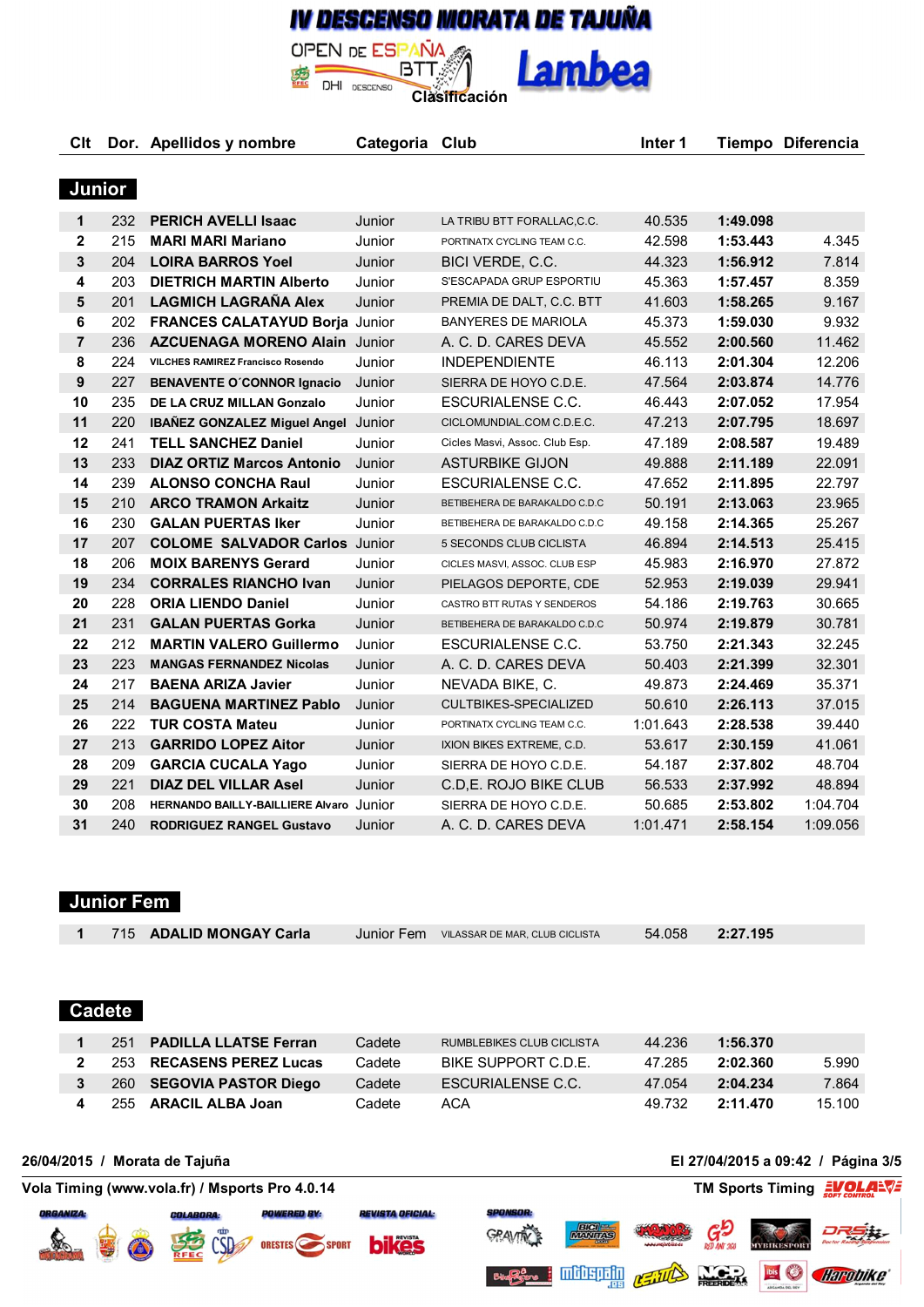## IV DESCENSO MORATA DE TAJUÑA **OPEN DE ESPAÑA**

**Lambea** 

DHI DESCENSO **Clasificación** 

[BTT.黍

题

|     | Cit Dor. Apellidos y nombre    | Categoria Club |                       | Inter 1 |          | Tiempo Diferencia |
|-----|--------------------------------|----------------|-----------------------|---------|----------|-------------------|
|     |                                |                |                       |         |          |                   |
|     | 252 JOVER GONGORA Marc         | Cadete         | CULTBIKES-SPECIALIZED | 49.279  | 2:12.530 | 16.160            |
| 254 | <b>TOMAS BAYON Ivan</b>        | Cadete         | BIKES 101 C.D.F.      | 48.387  | 2:13.060 | 16.690            |
| 257 | <b>MICO NICOLA Eloy</b>        | Cadete         | CULTBIKES-SPECIALIZED | 49.981  | 2:25.460 | 29.090            |
| 259 | RIVADULLA DURAN Joaquin Cadete |                | SIERRA DE HOYO C.D.E. | 57.829  | 2:35.740 | 39.370            |

### **Master 30**

| 1              | 301 | <b>ARASA MARTI Manel</b>                    | Master 30 | 5 SECONDS CLUB CICLISTA       | 42.336   | 1:49.260 |          |
|----------------|-----|---------------------------------------------|-----------|-------------------------------|----------|----------|----------|
| 2              | 302 | <b>BARRIO JIMENEZ Jose Antonio</b>          | Master 30 | SOBRE 2 RUEDAS BIKES, C.D.    | 41.830   | 1:51.888 | 2.628    |
| 3              | 310 | <b>BAZAN MARTIN Jorge</b>                   | Master 30 | CICLOMUNDIAL.COM C.D.E.C.     | 42.495   | 1:56.809 | 7.549    |
| 4              | 305 | <b>BLANCO FERNANDEZ Ivan</b>                | Master 30 | <b>ZONA BIKE</b>              | 43.557   | 1:57.996 | 8.736    |
| 5              | 303 | <b>VERDIA VERDIA Jose Manuel Master 30</b>  |           | SCHOOL RIDERS TEAM, C.        | 44.776   | 1:58.243 | 8.983    |
| 6              | 307 | <b>SAENZ DURAN Victor</b>                   | Master 30 | <b>BIKE CLUB RIOJA</b>        | 44.678   | 1:59.285 | 10.025   |
| $\overline{7}$ | 352 | <b>MEAZA CORCUERA Ivan</b>                  | Master 30 | LA BICICLETERIA 2010, C.D.    | 45.162   | 1:59.654 | 10.394   |
| 8              | 304 | <b>DELTELL FERRIZ Crispin</b>               | Master 30 | <b>CC CRAZY BIKER</b>         | 45.260   | 1:59.940 | 10.680   |
| 9              | 338 | <b>MARTINEZ MARTINEZ Manuel</b>             | Master 30 | BULL BIKES DH TEAM, C.D.      | 47.522   | 2:00.132 | 10.872   |
| 10             | 306 | <b>HERNANDEZ NIEVES Rosmen</b>              | Master 30 | TIME BIKE VILAMARXANT CC      | 45.601   | 2:00.521 | 11.261   |
| 11             | 333 | <b>MOLINA BUSTAMANTE Javier</b>             | Master 30 | XMS RACING SQUAD C.D.E.       | 46.960   | 2:02.274 | 13.014   |
| 12             | 316 | <b>ORTEGA BERRIALES Luis</b>                | Master 30 | TRESCATORCECLUB, C.D.C.       | 45.770   | 2:04.063 | 14.803   |
| 13             | 312 | <b>CUADRADO SANGRADOR Alberto Master 30</b> |           | BIKE SUPPORT C.D.E.           | 49.886   | 2:08.935 | 19.675   |
| 14             | 335 | <b>MARTINEZ PEREZ Pedro Jose</b>            | Master 30 | <b>ELDA</b>                   | 49.432   | 2:11.074 | 21.814   |
| 15             | 332 | RODRIGUEZ FERNANDEZ Jose Javier             | Master 30 | <b>INDEPENDIENTE</b>          | 51.182   | 2:11.649 | 22.389   |
| 16             | 361 | <b>ALCON RODRIGUEZ Jose Ramon</b>           | Master 30 | CICLOMUNDIAL.COM C.D.E.C.     | 49.630   | 2:12.095 | 22.835   |
| 17             | 339 | <b>BOSQUET RIOJA Jose Miguel</b>            | Master 30 | BIKE COMP STA. CRUZ C.D.      | 48.811   | 2:13.472 | 24.212   |
| 18             | 320 | <b>MEDRANO MUÑOZ Domingo De Guzm</b>        | Master 30 | PIELAGOS DEPORTE, CDE         | 50.141   | 2:15.280 | 26.020   |
| 19             | 345 | <b>ARROYO SIERRA Alejandro</b>              | Master 30 | <b>COMUNABIKE C.D.E</b>       | 54.686   | 2:17.204 | 27.944   |
| 20             | 318 | <b>RUIZ ARIZA Juan Manuel</b>               | Master 30 | ARAN DH CLUB CICLISTA         | 52.627   | 2:18.269 | 29.009   |
| 21             | 319 | <b>BLANCO FABRY Jose Luis</b>               | Master 30 | <b>BIKE CLUB RIOJA</b>        | 51.572   | 2:18.947 | 29.687   |
| 22             | 354 | <b>HERNANDEZ FEBRERO Pedro Jose</b>         | Master 30 | LAESPORT C.D.                 | 52.841   | 2:19.287 | 30.027   |
| 23             | 346 | <b>MORENO GARCIA Nicolas</b>                | Master 30 | PEÑA LAS NUEVE DE TOTANA A.D. | 54.590   | 2:23.403 | 34.143   |
| 24             | 325 | <b>CORCOLES ALFONSO Cristian</b>            | Master 30 | <b>CC CRAZY BIKER</b>         | 54.885   | 2:27.329 | 38.069   |
| 25             | 334 | <b>FREIRE CABRERA lago</b>                  | Master 30 | ARAN DH CLUB CICLISTA         | 54.738   | 2:27.781 | 38.521   |
| 26             | 322 | <b>MOLERO SOLA Jesus</b>                    | Master 30 | CICLOMUNDIAL.COM C.D.E.C.     | 52.949   | 2:28.634 | 39.374   |
| 27             | 348 | <b>MESA SANCHEZ DE CAPUCHINO Cesar</b>      | Master 30 | CC LA PAJARA DE ASPE          | 59.437   | 2:29.156 | 39.896   |
| 28             | 343 | ORTUÑO DE TORO Julio Jose                   | Master 30 | MASTER BIKE ALMERIA, C.D.     | 56.155   | 2:29.809 | 40.549   |
| 29             | 309 | <b>RODRIGUEZ BERNARDEZ Samuel</b>           | Master 30 | CICLOMUNDIAL.COM C.D.E.C.     | 1:00.684 | 2:35.024 | 45.764   |
| 30             | 342 | <b>GALLASTEGUI TORRE Aritz</b>              | Master 30 | BETIBEHERA DE BARAKALDO C.D.C | 50.129   | 2:42.826 | 53.566   |
| 31             | 327 | <b>JURADO LOPEZ Francisco</b>               | Master 30 | HELLIN CIUDAD DEL TAMBOR CLUB | 59.137   | 2:52.310 | 1:03.050 |

#### **Master 40**

|     | 402 GUTIERREZ VIERA Juan Antonio Master 40 |           | C.D.E. ROJO BIKE CLUB | 46.151 | 2:00.301 |       |
|-----|--------------------------------------------|-----------|-----------------------|--------|----------|-------|
|     | 405 BEOBIDE ARANA Xabin                    | Master 40 | ZUMAIAKO TX. ELKARTEA | 46.550 | 2:02.950 | 2.649 |
|     | 403 PEREZ SERRA Raul                       | Master 40 | CULTBIKES-SPECIALIZED | 47.800 | 2:08.417 | 8.116 |
| 401 | <b>BORONDO ALFONSO Francisco A.</b>        | Master 40 | CC TJ BIKES           | 48 617 | 2:08.436 | 8.135 |

**Blue** 

#### **26/04/2015 / Morata de Tajuña El 27/04/2015 a 09:42 / Página 4/5**

**Vola Timing (www.vola.fr) / Msports Pro 4.0.14 TM Sports Timing EVOLANT** 



 $\overline{\text{C}}$ 



**REVISTA OFICIAL:** 

**POWERED BY**